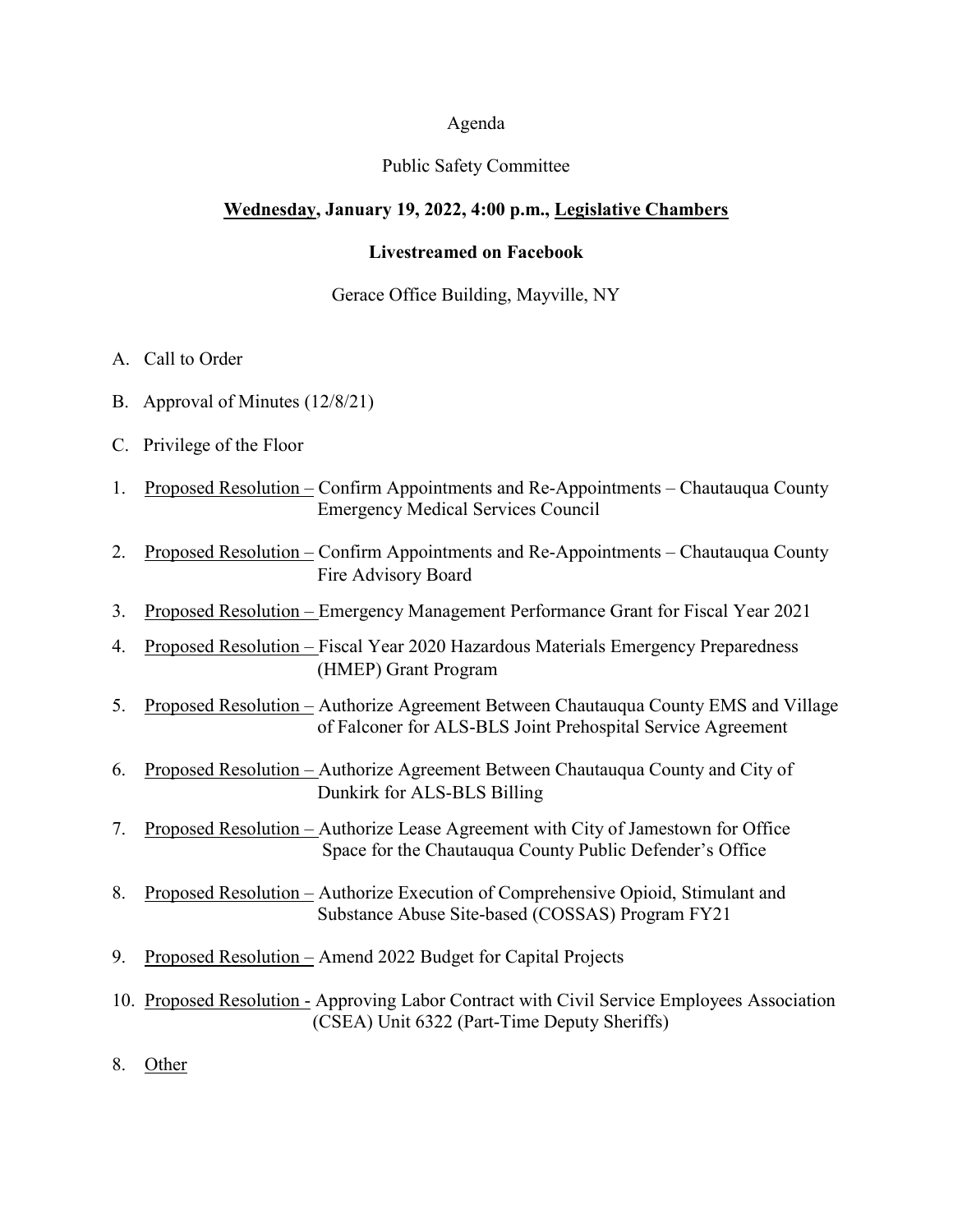**TITLE:** Confirm Appointments and Re-Appointments – Chautauqua County Emergency Medical Services Council

**BY:** Public Safety:

.

**AT THE REQUEST OF:** County Executive Paul M. Wendel, Jr.:

WHEREAS, County Executive Paul M. Wendel, Jr. has submitted the following appointments and re-appointments to the Chautauqua County Legislature for action; now therefore be it

RESOLVED, That the Chautauqua County Legislature hereby confirms the following appointments and re-appointments to the Chautauqua County Emergency Medical Services Council.

| Name                   | <b>Affiliation</b>                                              | <b>Address</b>                                        | <b>Term Expiration</b> | Appoint/<br><b>Reappoint</b>            |
|------------------------|-----------------------------------------------------------------|-------------------------------------------------------|------------------------|-----------------------------------------|
| <b>Bryan Berek</b>     | Fire Service 1                                                  | 2650 Main Rd. Sheridan<br>NY 14135                    | 12/31/2024             | Appoint (Replacing<br>Julius Leone)     |
| Ward Raynor            | Fire Service 2                                                  | 6714 Beech Hill Road<br>Dewittville, NY 14728         | 12/31/2023             | Appoint (Replacing<br>Joyce Matthews)   |
| Jamison Justham        | Fire Service 3                                                  | 53 Melvin Ave Celoron,<br>NY 14720                    | 12/31/2022             | Appoint (Replacing<br>Sharoyn Ruby)     |
| Alicia L Elderkin      | Fire Service 4                                                  | 2191 Page Rd. Kennedy,<br>NY 14747                    | 12/31/2023             | Appoint (Replacing<br>Darlene Morrison) |
| Jodelle Shaw           | Fire Service 4                                                  | 1556 Old Chautauqua Rd<br><b>Gerry NY 14740</b>       | 12/31/2023             | Appoint (Replacing<br>Darlene Morrison) |
| Julie Morton           | <b>Brooks Hospital</b>                                          | 4887 Kortwright Road<br>Ashville, NY 14710            | 12/31/2023             | Appoint (Replacing<br>Amy Romanik)      |
| Jean Thompson          | Westfield Hospital                                              | 2432 Powell Avenue Erie,<br>PA 16506                  | 12/31/2023             | Appoint (Replacing<br>Tyler Hanson)     |
| <b>Timothy Carlson</b> | Chautauqua Co Ems                                               | 973 Norberg Road Russell 12/31/2024<br>PA, 16345      |                        | Appoint (Replacing<br>Kevin Peebles)    |
| Dan Aldrich            | Paid FF North                                                   | 4449nWebster Rd.<br>Fredonia NY 14063                 | 12/31/2022             | Appoint (Replacing<br>Ryan Walker)      |
| Tom Siderits           | <b>CISM</b>                                                     | 2830 Garfield Rd<br>Jamestown NY, 14701               | 12/31/2024             | Appoint (Replacing<br>Paul Atwell)      |
| Jay S. Mease           | Fire Chiefs Association                                         | 4562 Johnson Road,<br>Bemus Point, NY 14712           | 12/31/2024             | Appoint (Replacing<br>Paul Miller)      |
| Dan Imfeld             | Fire Service Medical                                            | 3944 Hillyiew Dr.<br>Lakewood NY 14750                | 12/31/2022             | Appoint (Replacing<br>Stephen Cobb)     |
| Dr. B. Walters         | Medical Dir. I                                                  | 38 Alpine Meadow<br>Ellicottville, NY 1431            | 12/31/2023             | Appoint (New<br>Appointment)            |
| Dr. M. Faulk           | Medical Dir II                                                  | 3951 Fluvanna Townline<br>Road Jamestown, NY<br>14701 | 12/31/2024             | Appoint (New<br>Appointment)            |
| Donna Bryant           | At Large South                                                  | 499 Orchard Rd.<br>Jamestown, NY 14701                | 12/31/2024             | Appoint (New<br>Appointment)            |
| Ronald Hasson          | DOH NYS Course Sponsor 5345 Route 474 Ashville,<br>$\mathbf{H}$ | NY 14710                                              | 12/31/2024             | Reappoint                               |
| Donald Mowry           | Paid FF South                                                   | 333 Oak Hill Rd.<br>Frewsburg, NY 14738               | 12/31/2024             | Reappoint                               |
| David Thomas           | Commercial Ambulance                                            | 6 Park Lane Jamestown,<br>NY 14701                    | 12/31/2024             | Reappoint                               |
| Jen Guttman            | At Large North                                                  | 6057 Portage Rd Mayville 12/31/2024<br>NY 14757       |                        | Reappoint                               |
| Robert Rein            | At Large South                                                  | 2643 Gerry Ellington Rd<br>Gerry, NY 14740            | 12/31/2024             | Reappoint                               |

# **\_\_\_\_\_\_\_\_\_\_\_\_\_APPROVED**

\_\_\_\_\_\_\_\_\_\_\_\_\_\_\_\_\_\_\_\_\_\_\_\_\_\_\_\_\_\_\_\_\_\_ \_\_\_\_\_\_\_\_\_\_\_\_\_\_

# **\_\_\_\_\_\_\_\_\_\_\_\_\_VETOES (VETO MESSAGE ATTACHED)**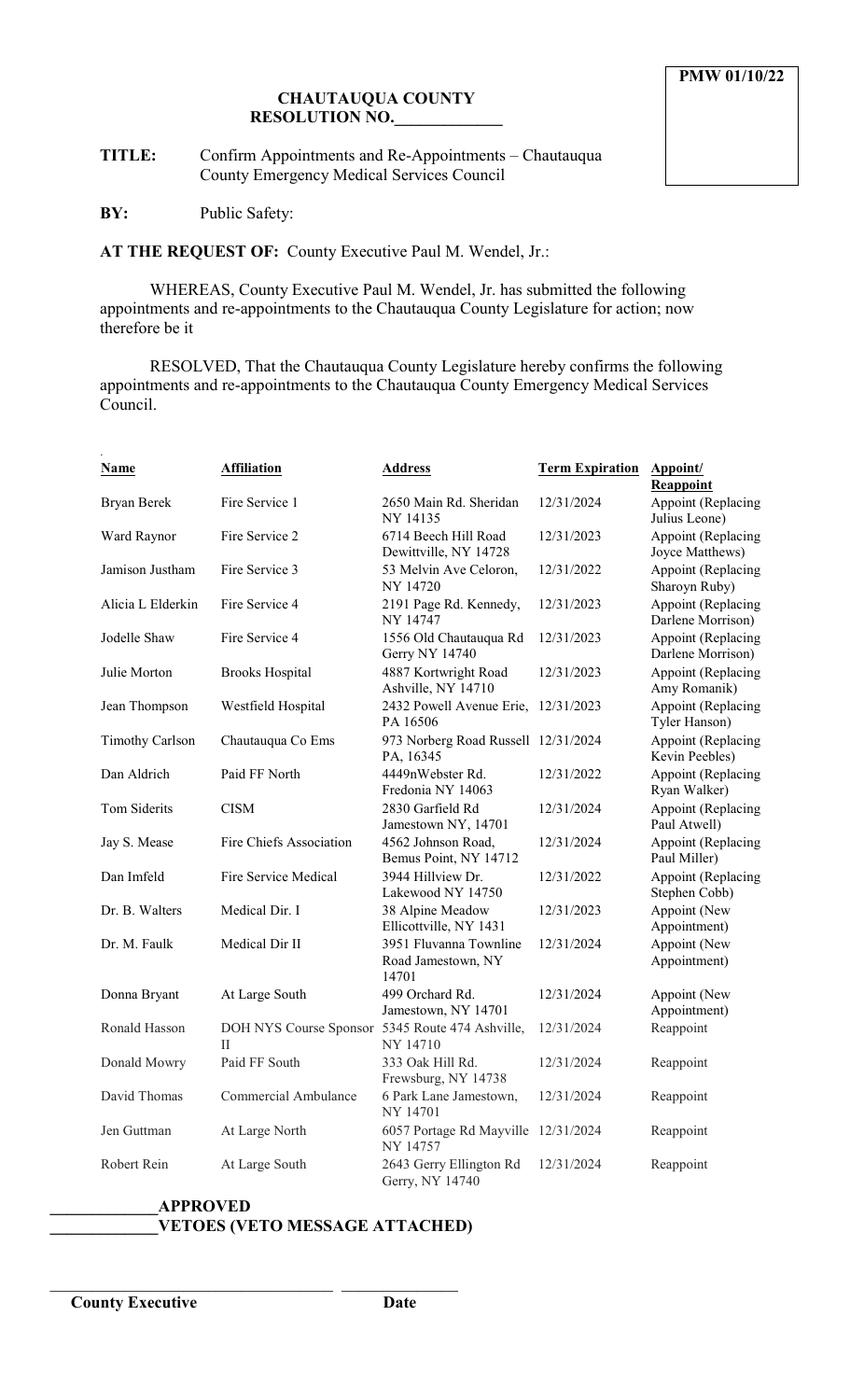| Doug Conroe | At Large South | 4741 Whiteside Parkway, 12/31/2024<br>Bemus Point, NY 14712 |            | Reappoint |
|-------------|----------------|-------------------------------------------------------------|------------|-----------|
| Laura Logan | At Large North | 248 Maple Avenue<br>Cassadaga, NY 14718                     | 12/31/2024 | Reappoint |

**\_\_\_\_\_\_\_\_\_\_\_\_\_APPROVED \_\_\_\_\_\_\_\_\_\_\_\_\_VETOES (VETO MESSAGE ATTACHED)**

\_\_\_\_\_\_\_\_\_\_\_\_\_\_\_\_\_\_\_\_\_\_\_\_\_\_\_\_\_\_\_\_\_\_ \_\_\_\_\_\_\_\_\_\_\_\_\_\_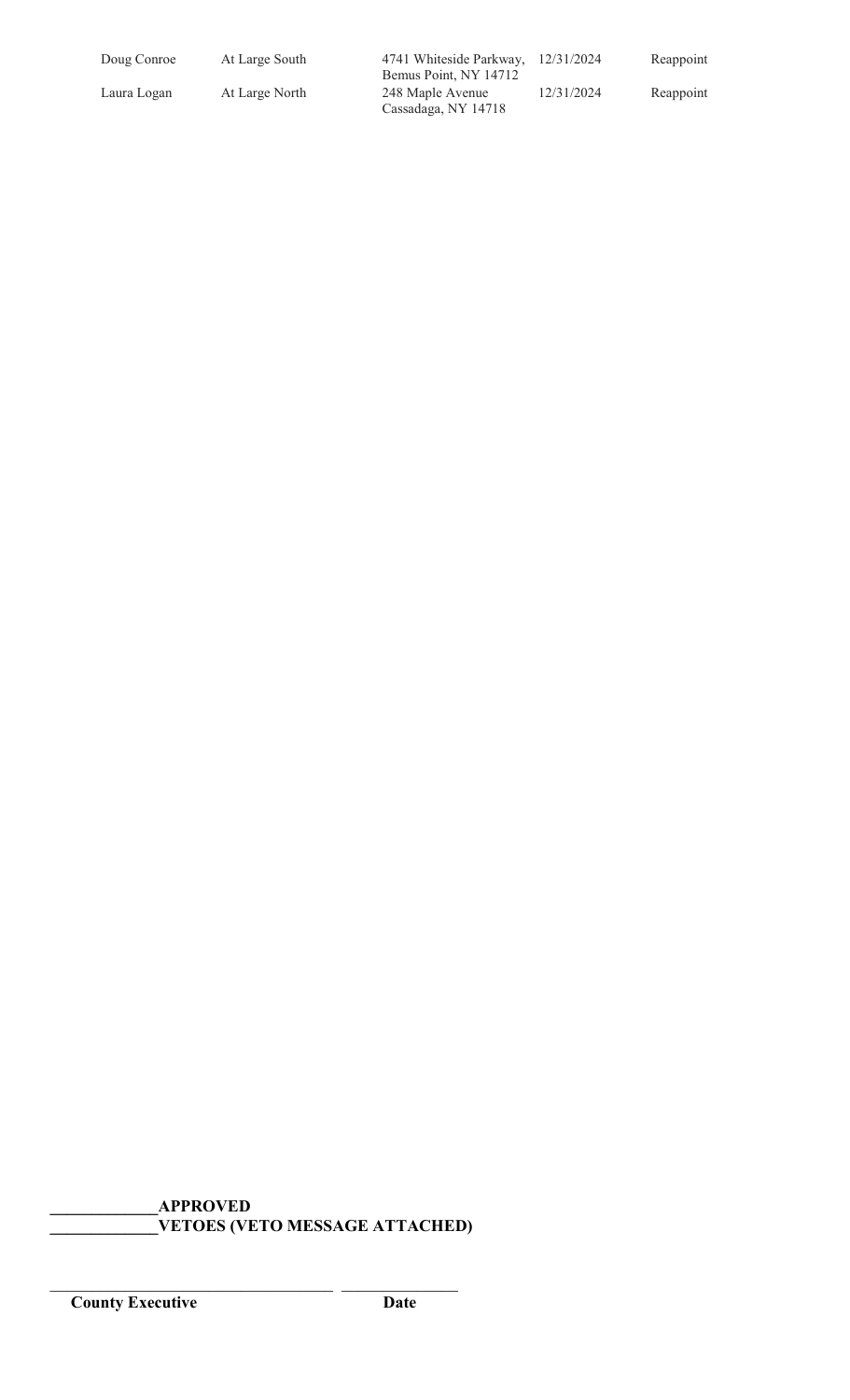**TITLE:** Confirm Appointments and Re-Appointments – Chautauqua County Fire Advisory Board

**BY:** Public Safety:

**AT THE REQUEST OF:** County Executive Paul M. Wendel, Jr.:

WHEREAS, County Executive Paul M. Wendel, Jr. has submitted the following appointments and re-appointments to the Chautauqua County Legislature for action; now therefore be it

RESOLVED, That the Chautauqua County Legislature hereby confirms the following appointments and re-appointments to the Chautauqua County Fire Advisory Board.

#### **1st Battalion**

Kyle Barthel **E.** Lawrence Barter Mike Edwards Forestville, NY 14062

Joseph H. Kohler Brian Purol Brian Aaron Weiskerger

## **2nd Battalion**

Rusty Hardenburg **Lyle Holland** Matthew Oehlbeck 12 Maple Dr. West 47 Clinton St 159 Park St Mayville, NY 14757 Westfield, NY 14787 Sherman, NY 14781 Term Expires: 1/31/2023 Term Expires: 1/31/2023 Term Expires: 1/31/2023 Re-appointment Re-appointment Re-appointment Re-appointment

Mark Smith Burl Swanson Ronald H. Trippy

24 Center St. 9 Pine Dr. 143 West 4<sup>th</sup> St<br>Forestville, NY 14062 Fredonia, NY 14063 Dunkirk, NY 14048 Term Expires: 1/31/2023 Term Expires: 1/31/2023 Term Expires: 1/31/2023 Appointment Re-appointment Re-appointment

PO Box 352/13 Lodi St 3681 New Road 12155 Angell Rd Lot 77<br>Forestville, NY 14062 Dunkirk, NY 14048 Silver Creek, NY 14136 Dunkirk, NY 14048 Silver Creek, NY 14136 Term Expires: 1/31/2023 Term Expires: 1/31/2023 Term Expires: 1/31/2023 Appointment Re-appointment Re-appointment Appointment

9437 E. Main Rd 6168 Wright Rd 6755 S. Portage Rd Ripley, NY 14775 Dewittville, NY 14728 Westfield, NY 14787 Term Expires: 1/31/2023 Term Expires: 1/31/2023 Term Expires: 1/31/2023 Re-appointment Re-appointment Re-appointment Re-appointment

**\_\_\_\_\_\_\_\_\_\_\_\_\_APPROVED \_\_\_\_\_\_\_\_\_\_\_\_\_VETOES (VETO MESSAGE ATTACHED)**

\_\_\_\_\_\_\_\_\_\_\_\_\_\_\_\_\_\_\_\_\_\_\_\_\_\_\_\_\_\_\_\_\_\_ \_\_\_\_\_\_\_\_\_\_\_\_\_\_

**County Executive Date**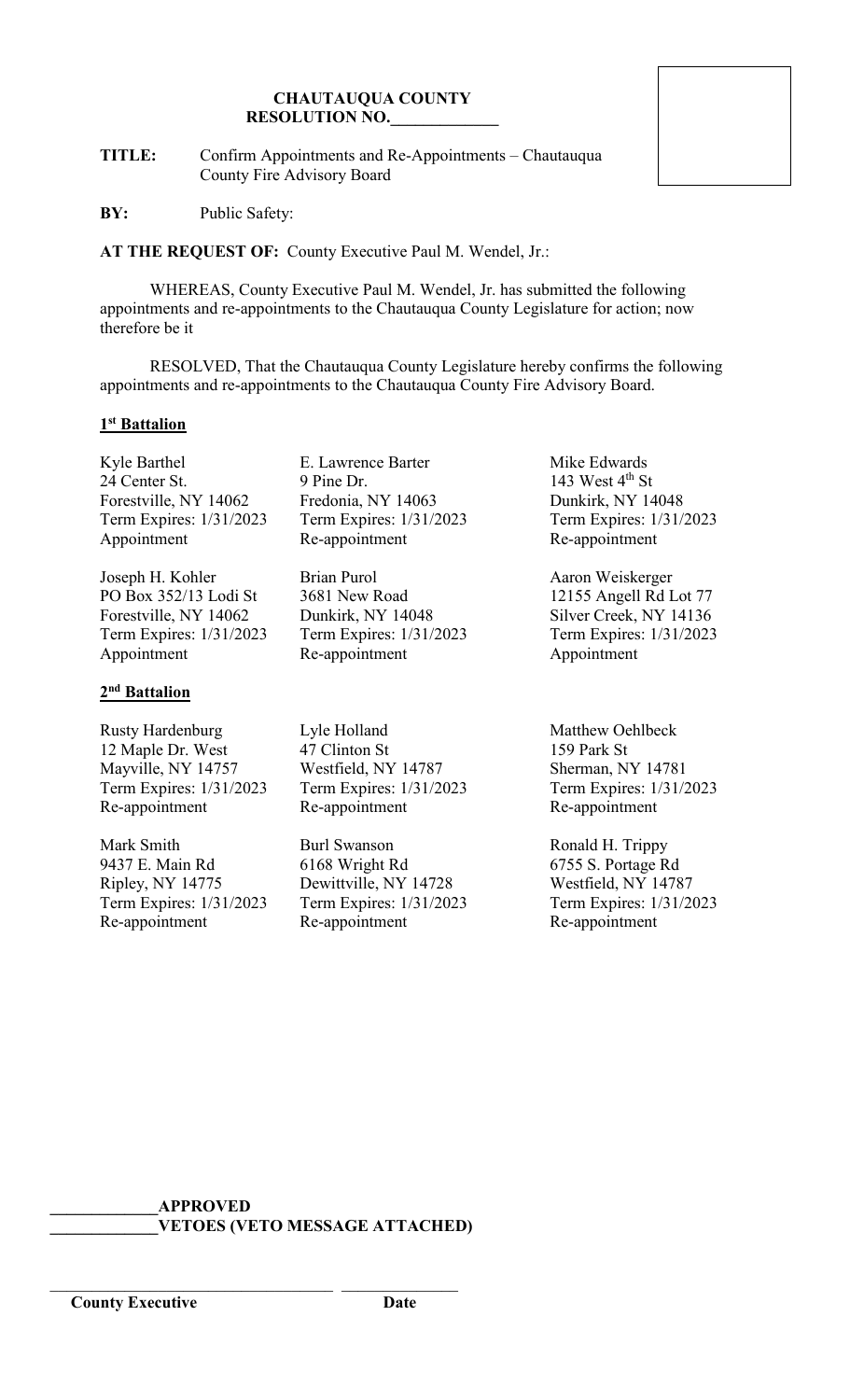## **3rd Battalion**

Jordan Bailey **Randy Gleason** Gregory Ireland Jamestown, NY 14701

# **4th Battalion**

David Bartkowiak Ryan Delahoy John Griffith

Lance Hedlund Jeff Molnar Barry Swanson<br>
14 Dunn Ave 30 Main St 4870 Bavview F 14 Dunn Ave 30 Main St 4870 Bayview Rd<br>
Jamestown, NY 14701 Bemus Point, NY 14712 Bemus Point, NY 14712 Term Expires: 1/31/2023 Term Expires: 1/31/2023 Term Expires: 1/3<br>Re-Appointment Re-appointment Re-Appointment Re-Appointment Re-appointment Re-Appointment

797 Fairmount Ave 3314 Open Meadows Rd 17 West Main St Term Expires: 1/31/2023 Term Expires: 1/31/2023 Term Expires: 1/31/2023 Appointment Appointment Appointment Appointment

Nick Niles Charles Piazza Dan Sisson<br>15 Howard St 181 FrewRun Rd/PO Box102 1514 Bunce 15 Howard St 181 FrewRun Rd/PO Box102 1514 Bunce Rd<br>Frewsburg, NY 14738 Frewsburg, NY 14738 Frewsburg, NY Frewsburg, NY 14738 Frewsburg, NY 14738 Frewsburg, NY 14738 Frewsburg, NY 14738 Frem Expires: 1/31/2023 Term Expires:  $1/31/2023$ <br>Appointment Re-appointment Appointment Appointment Re-appointment

2575 Palm Rd 205 N. Dow St 3659 Dean School Rd Jamestown, NY 14701 Falconer, NY 14733 Falconer, NY 14733 Term Expires: 1/31/2023 Term Expires: 1/31/2023 Term Expires: 1/31/2023 Appointment Re-appointment Re-appointment Appointment

Bemus Point, NY 14712<br>
Term Expires: 1/31/2023<br>
Term Expires: 1/31/2023

**\_\_\_\_\_\_\_\_\_\_\_\_\_APPROVED \_\_\_\_\_\_\_\_\_\_\_\_\_VETOES (VETO MESSAGE ATTACHED)**

\_\_\_\_\_\_\_\_\_\_\_\_\_\_\_\_\_\_\_\_\_\_\_\_\_\_\_\_\_\_\_\_\_\_ \_\_\_\_\_\_\_\_\_\_\_\_\_\_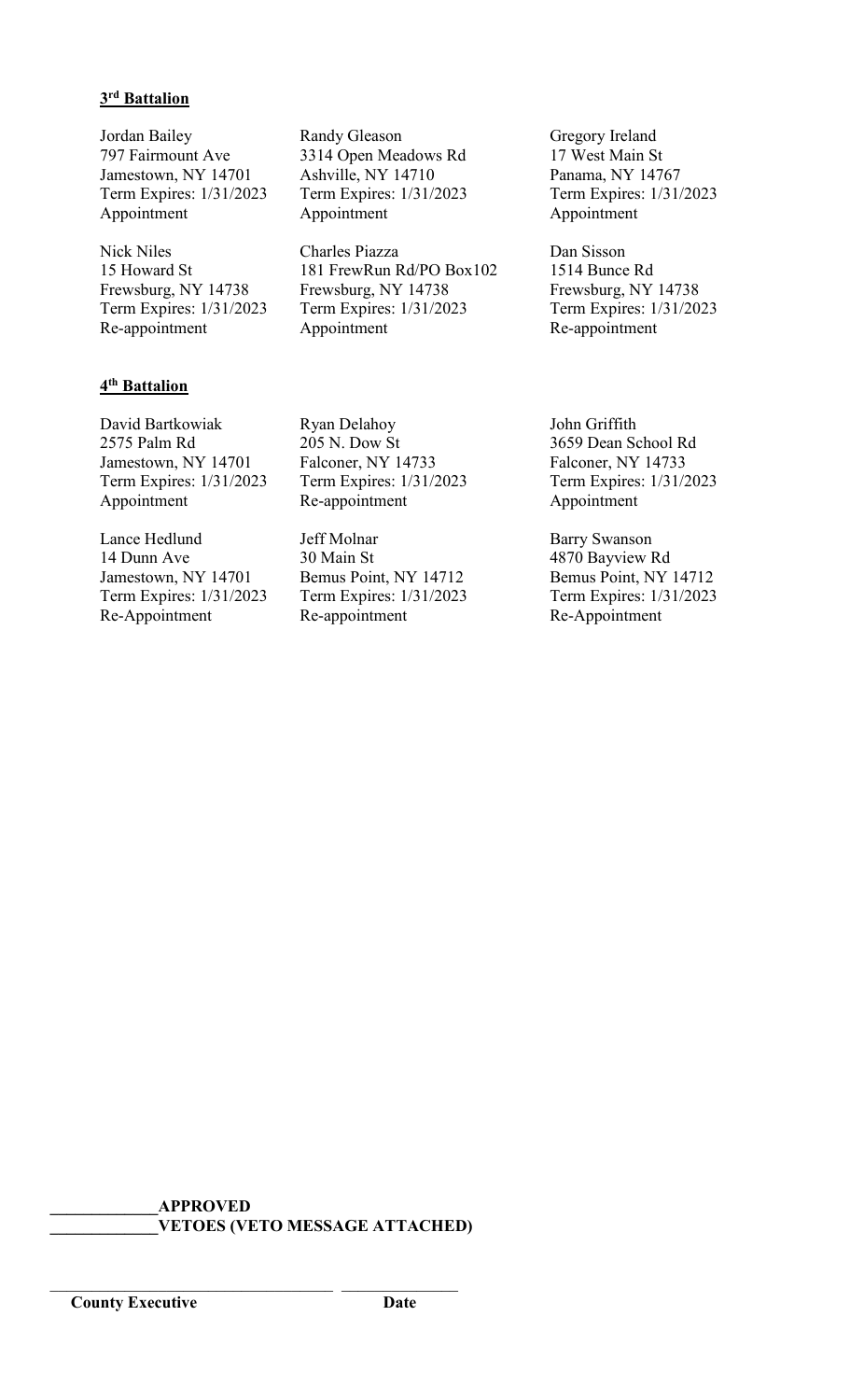**TITLE:** Emergency Management Performance Grant for Fiscal Year 2021

**BY:** Public Safety and Audit & Control:

**AT THE REQUEST OF:** County Executive Paul M. Wendel, Jr.:

WHEREAS, the Office of Emergency Services was awarded funds from the New York State Division of Homeland Security and Emergency Services in the total amount of \$108,500.00 with a fifty percent (50%) in kind match from the County in the amount of \$54,250.00; and

WHEREAS, the grant is to help manage daily Emergency Management functions and to enhance planning, training, exercises, public preparedness, emergency alert and notification systems; and

WHEREAS, the grant period runs from October 1, 2020 through September 30, 2023, or as may be amended; and

WHEREAS, the expenses and revenues for the grant agreement are within the financial parameters of the proposed 2022 County budget; now therefore be it

RESOLVED, That the County Executive is hereby authorized to sign and execute all necessary agreements to accept the award and subsequent changes to work plans.

## **\_\_\_\_\_\_\_\_\_\_\_\_\_APPROVED \_\_\_\_\_\_\_\_\_\_\_\_\_VETOES (VETO MESSAGE ATTACHED)**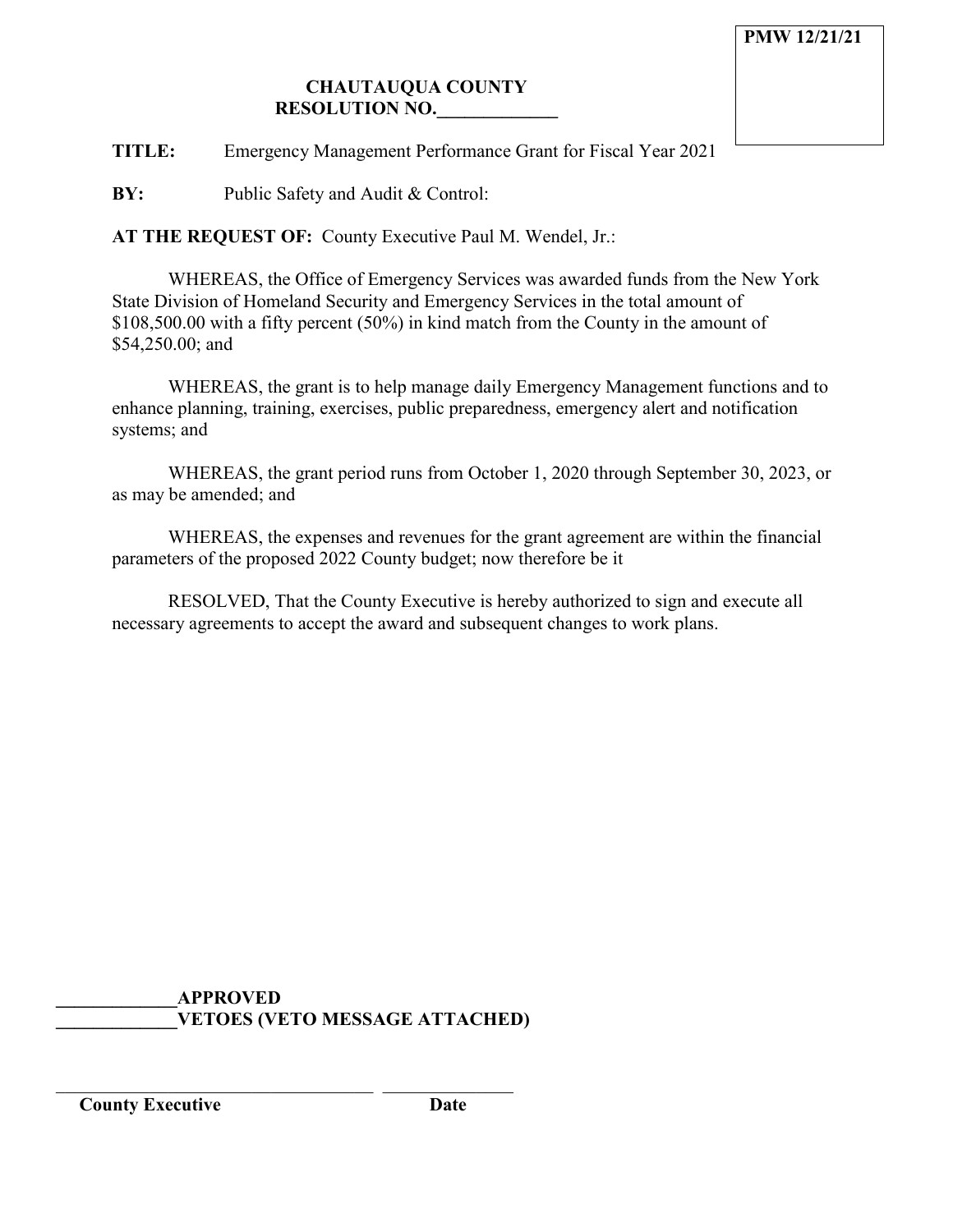## **CHAUTAUQUA COUNTY RESOLUTION NO.**

- **TITLE:** Fiscal Year 2020 Hazardous Materials Emergency Preparedness (HMEP) Grant Program
- **BY:** Public Safety and Audit & Control:

**AT THE REQUEST OF:** County Executive Paul M. Wendel, Jr.:

WHEREAS, Chautauqua County and its regional partnership were awarded funds of \$15,516.00 under the FY 2020 Hazardous Materials Emergency Preparedness (HMEP) Grant Program, and said funds were accepted pursuant to Resolution 87-21; and

WHEREAS, the term of the grant is April 1, 2021 through July 31, 2022; and

WHEREAS, grant funding will be expended in the 2022 budget year but funding and expenditures associated with the grant were not included in the 2022 Adopted Budget; now therefore be it

RESOLVED, That the Director of Finance is hereby directed to make the following Changes to the 2022 Adopted Budget:

|                                  | <b>INCREASE APPROPRIATION ACCOUNT:</b>         |          |
|----------------------------------|------------------------------------------------|----------|
| $A.3640$ 4                       | Contractual-Hazardous Materials                | \$15,516 |
| <b>INCREASE REVENUE ACCOUNT:</b> |                                                |          |
|                                  | A.3640.R430.5004 Federal Aid-Homeland Security | \$15,516 |

**\_\_\_\_\_\_\_\_\_\_\_\_\_APPROVED \_\_\_\_\_\_\_\_\_\_\_\_\_VETOES (VETO MESSAGE ATTACHED)**

**County Executive Date**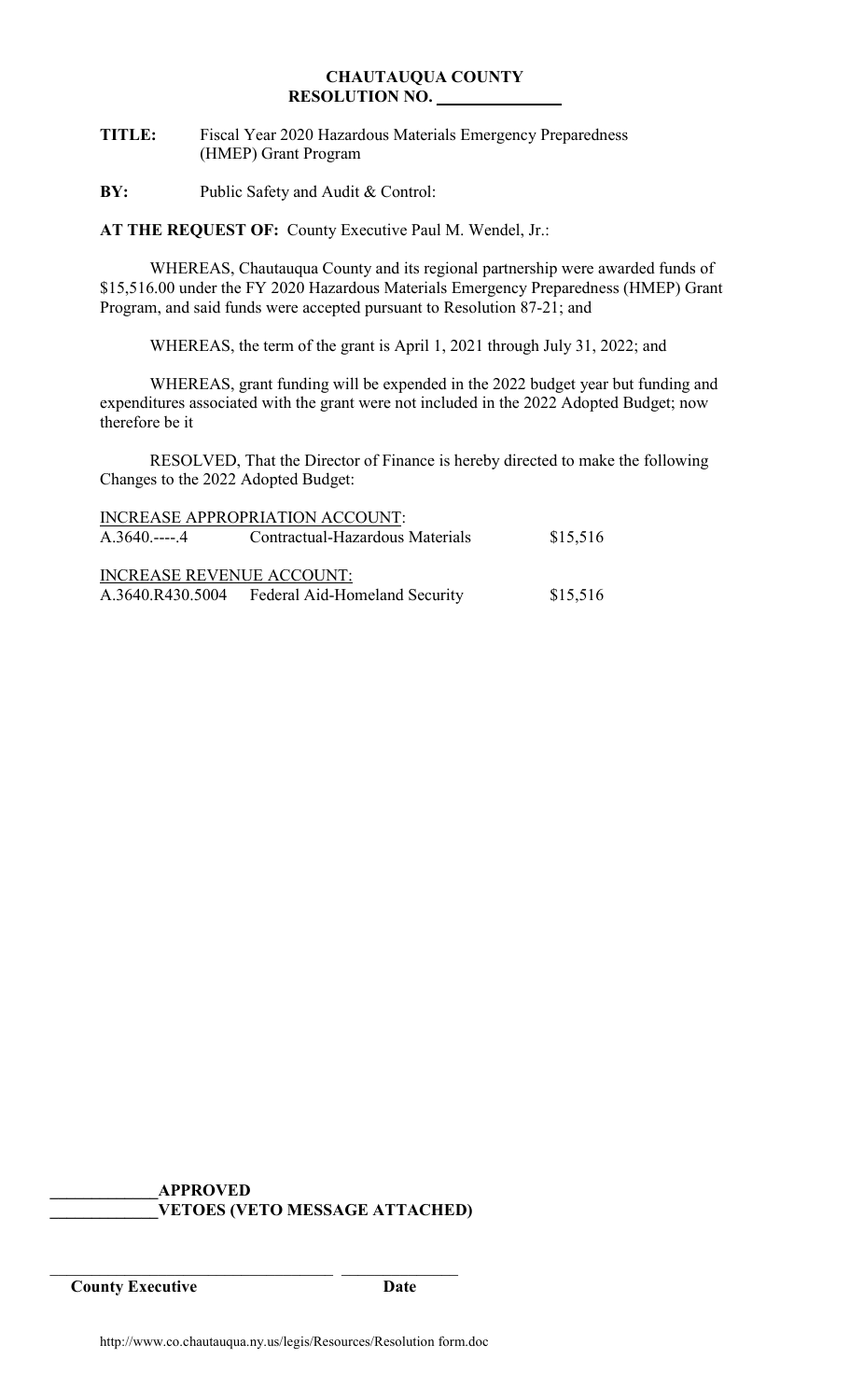**TITLE:** Authorize Agreement Between Chautauqua County EMS and Village of Falconer for ALS-BLS Joint Prehospital Service Agreement

**BY:** Public Safety and Audit & Control:

**AT THE REQUEST OF:** County Executive Paul M. Wendel, Jr.:

WHEREAS, Chautauqua County Emergency Management Services (CCEMS) and the Village of Falconer both operate emergency ambulance services; and

WHEREAS, CCEMS can supply Advanced Life Support (ALS) services in addition to the Village Basic Life Support (BLS) services; and

WHEREAS, CCEMS already contracts with an outside agency for billing for ambulance services and can assume billing for Village of Falconer ambulance services, with funds to be accounted according to negotiated rates; therefore be it

RESOLVED, The County Executive is authorized to enter into an agreement with the Village of Falconer wherein CCEMS will collaborate to supply ALS services on Village of Falconer ambulance runs, as needed, and that CCEMS will undertake billing for Village of Falconer ambulance services.

**\_\_\_\_\_\_\_\_\_\_\_\_\_APPROVED \_\_\_\_\_\_\_\_\_\_\_\_\_VETOES (VETO MESSAGE ATTACHED)**

\_\_\_\_\_\_\_\_\_\_\_\_\_\_\_\_\_\_\_\_\_\_\_\_\_\_\_\_\_\_\_\_\_\_ \_\_\_\_\_\_\_\_\_\_\_\_\_\_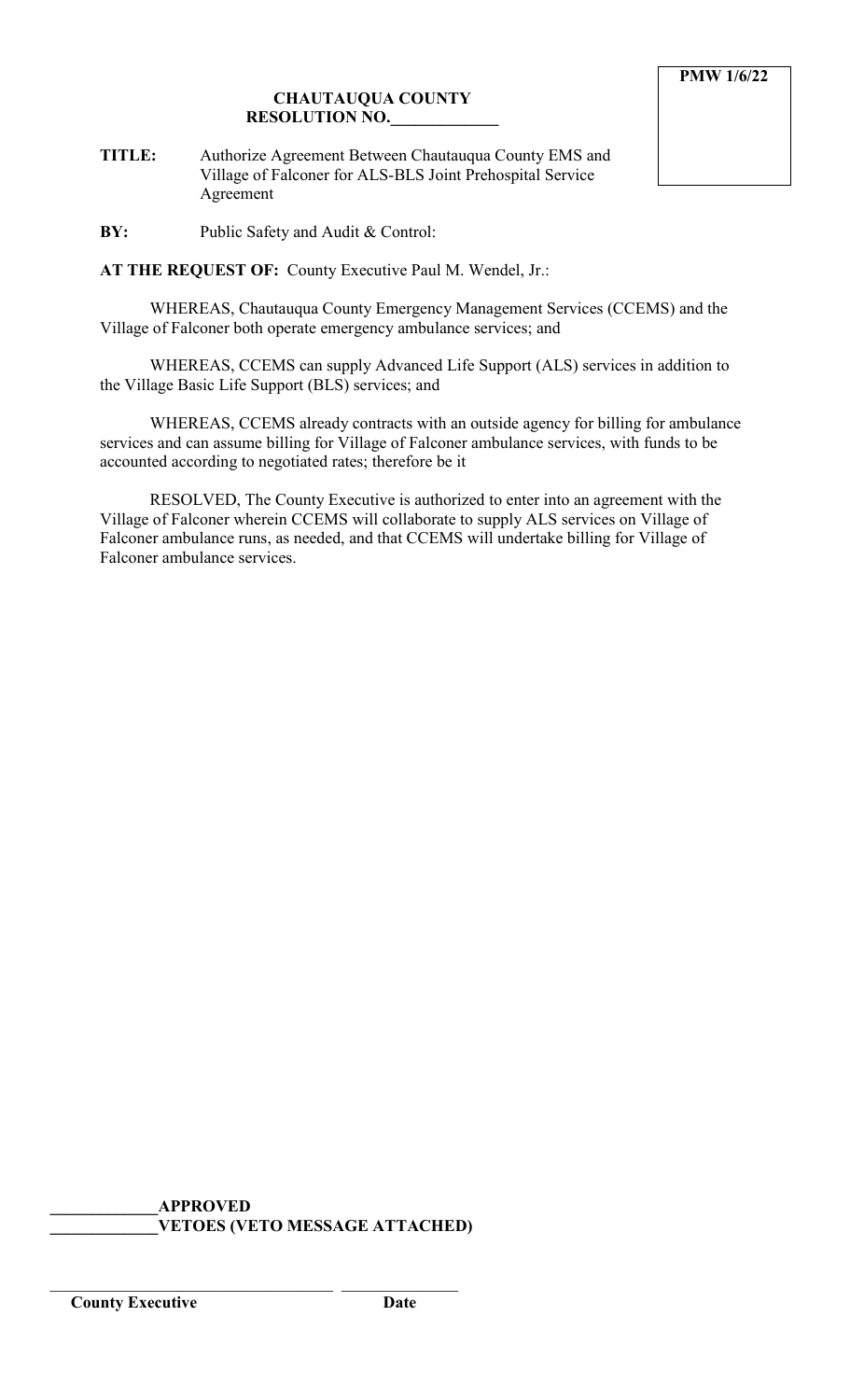## **TITLE:** Authorize Agreement Between Chautauqua County and City of Dunkirk for ALS-BLS Billing

**BY:** Public Safety and Audit & Control:

**AT THE REQUEST OF:** County Executive Paul M. Wendel, Jr.:

WHEREAS, pursuant to Resolution 14-19, Chautauqua County and the City of Dunkirk on behalf of its Fire Department agreed to share the proceeds of Advanced Life Support (ALS) services provided by County when requested by Dunkirk Fire Department during Basic Life Support (BLS) calls; and

WHEREAS, it is appropriate that such agreement be continued for the County to continue to share in the proceeds received by the City for County-provided ALS services; now therefore be it

RESOLVED, that the County Executive is hereby authorized and empowered to execute an agreement with the City of Dunkirk for the County to share in the proceeds received by the City for County-provided ALS services.

**\_\_\_\_\_\_\_\_\_\_\_\_\_APPROVED \_\_\_\_\_\_\_\_\_\_\_\_\_VETOES (VETO MESSAGE ATTACHED)**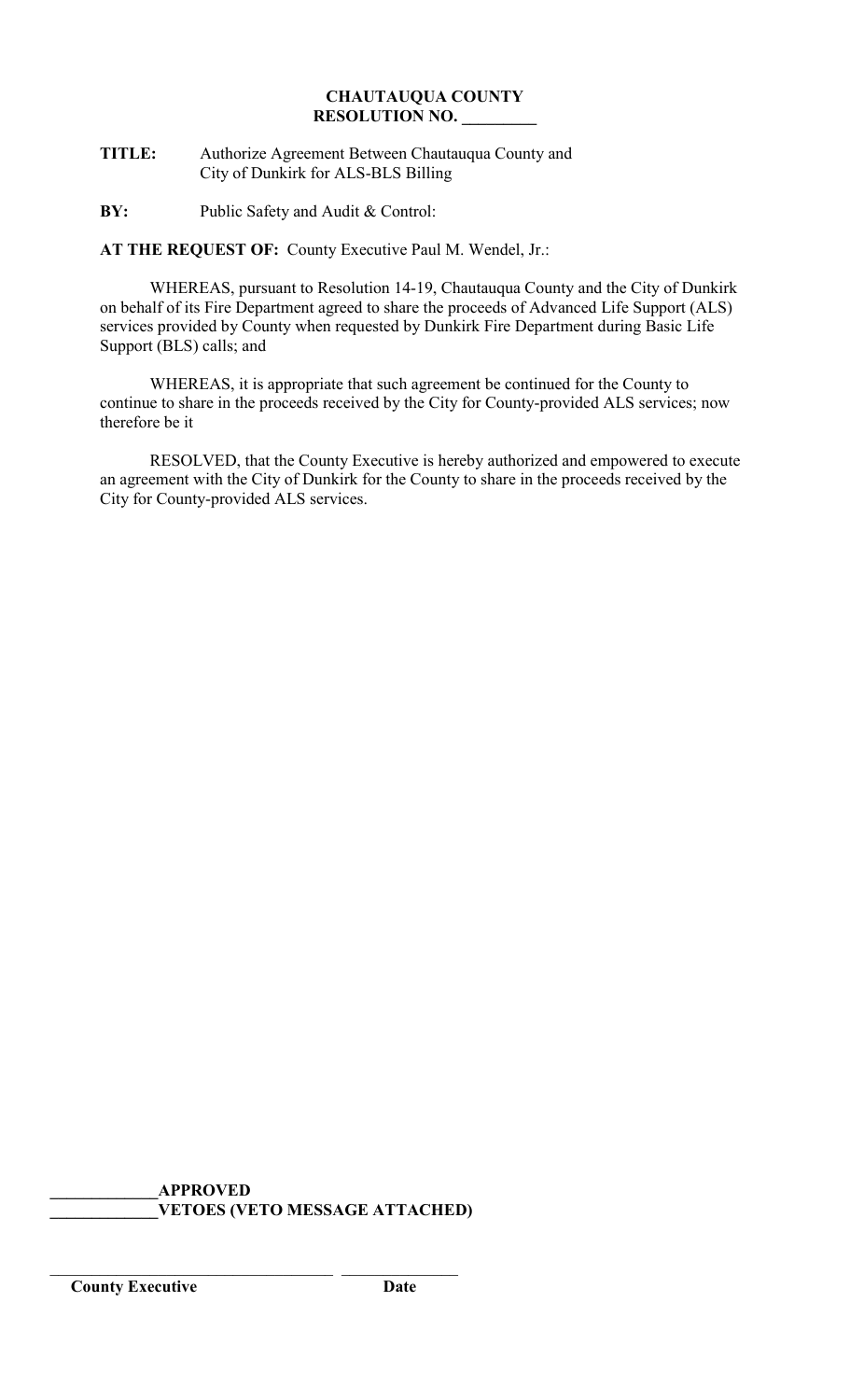- **TITLE:** Authorize Lease Agreement with City of Jamestown for Office Space for the Chautauqua County Public Defender's Office
- **BY:** Public Safety and Audit & Control:

**AT THE REQUEST OF:** County Executive Paul M. Wendel, Jr.:

WHEREAS, the County of Chautauqua desires to lease approximately 4,147.5 square feet of office space on the third floor of the City of Jamestown Municipal Building, 200 East Third Street, Jamestown, New York for use by the Chautauqua County Public Defender's Office; and

WHEREAS, negotiations have been undertaken to obtain a lease agreement mutually beneficial to the County of Chautauqua and the City of Jamestown; and

WHEREAS, the 2022 Adopted Budget includes appropriations for lease expenditures and other occupancy costs associated with the premises, as well as revenue budget for reimbursement of those costs from New York State Office of Indigent Legal Services; now therefore, be it

RESOLVED, That the County Executive is hereby authorized and empowered to execute a lease agreement with the City of Jamestown upon the following terms and conditions:

|                | 1.) Premises. Approximately 4,147.5 square feet of office space on the third |
|----------------|------------------------------------------------------------------------------|
|                | floor of the City of Jamestown Municipal Building, 300 East Third            |
|                | Street, Jamestown, New York.                                                 |
| $2.)$ Term.    | February 1, 2022 through December 31, 2026.                                  |
| 3.) Rent.      | The rent shall be as follows:                                                |
|                | \$4,479.33 per month commencing on February 1, 2022 through                  |
|                | December 31, 2022.                                                           |
|                | \$4,693.25 per month commencing on January 1, 2023 through                   |
|                | December 31, 2023.                                                           |
|                | \$4,913.58 per month commencing on January 1, 2024 through                   |
|                | December 31, 2024.                                                           |
|                | \$5,140.50 per month commencing on January 1, 2025 through                   |
|                | December 31, 2025.                                                           |
|                | \$5,374.25 per month commencing on January 1, 2026 through                   |
|                | December 31, 2026.                                                           |
| 4.) Utilities. | The City shall be responsible for utilities, which include electric,         |
|                | water, and heat, and the County shall be responsible for phone,              |
|                | cable and internet service, including any installation fees.                 |
| 5.) Other.     | Other terms as negotiated by the County Executive.                           |

## **\_\_\_\_\_\_\_\_\_\_\_\_\_APPROVED \_\_\_\_\_\_\_\_\_\_\_\_\_VETOES (VETO MESSAGE ATTACHED)**

**\_\_\_\_\_\_\_\_\_\_\_\_\_\_\_\_\_\_\_\_\_\_\_\_\_\_\_\_\_\_\_\_\_\_\_\_ \_\_\_\_\_\_\_\_\_\_\_\_\_**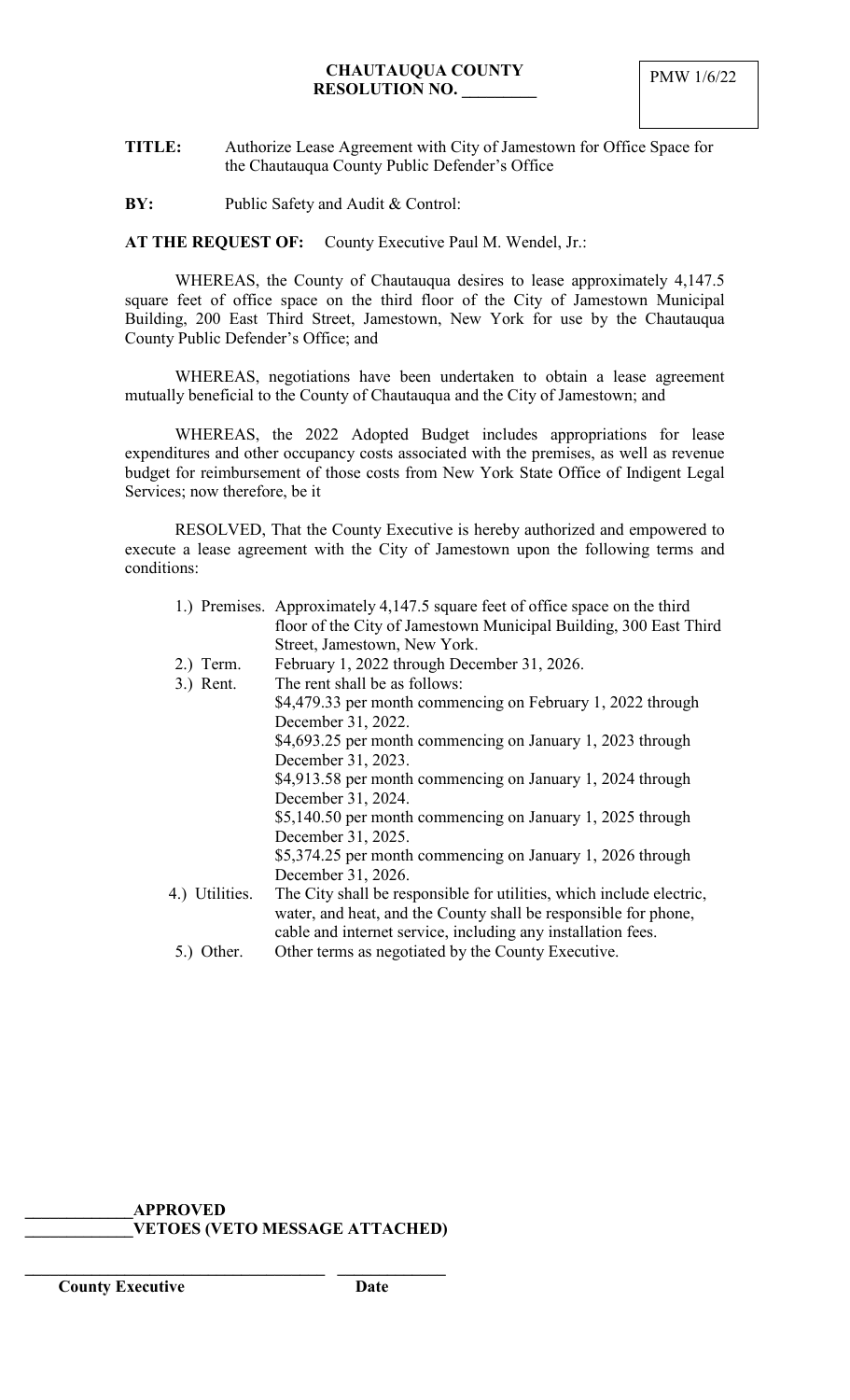**TITLE:** Authorize Execution of Comprehensive Opioid, Stimulant and Substance Abuse Site-based (COSSAS) Program FY21

**BY:** Public Safety and Audit & Control:

**AT THE REQUEST OF:** County Executive Paul M. Wendel, Jr.:

WHEREAS, the Chautauqua County Office of the Sheriff received notice that the U.S. Department of Justice Office of Justice Programs (OJP) has approved an application submitted for the FY21 Comprehensive Opioid, Stimulant and Substance Abuse Sitebased Program; and

WHEREAS, the Department of Justice will provide funding for the FY21 grant in the amount of \$899,910, with no local funds, for the performance period of October 1, 2021 through September 30, 2024; and

WHEREAS, this grant is not currently included in the 2022 Adopted Budget and an amendment is needed; now therefore be it

RESOLVED, The County Executive is authorized to execute an agreement with the Office of Justice Programs to secure the grant funding as set forth above; and also be it

RESOLVED, The Director of Finance is hereby authorized and directed to make the following changes to the 2022 Adopted Budget:

#### INCREASE APPROPRIATION ACCOUNTS:

| A.3110.GRNT.1                         | Personal Services – Sheriff Grants | \$60,000         |
|---------------------------------------|------------------------------------|------------------|
| A.3110.GRNT.4                         | Contractual – Sheriff Grants       | \$69,189         |
| A.3110.GRNT.8                         | Employee Benefits – Sheriff Grants | \$31,152         |
|                                       |                                    | Total: \$160,341 |
|                                       |                                    |                  |
| ESTABLISH & INCREASE REVENUE ACCOUNT: |                                    |                  |
|                                       |                                    | 010021           |

A.3110.GRNT.R432.4000 Federal Aid--Drug Control Programs \$160,341

**\_\_\_\_\_\_\_\_\_\_\_\_\_APPROVED \_\_\_\_\_\_\_\_\_\_\_\_\_VETOES (VETO MESSAGE ATTACHED)**

**\_\_\_\_\_\_\_\_\_\_\_\_\_\_\_\_\_\_\_\_\_\_\_\_\_\_\_\_\_\_\_\_\_\_\_\_ \_\_\_\_\_\_\_\_\_\_\_\_\_**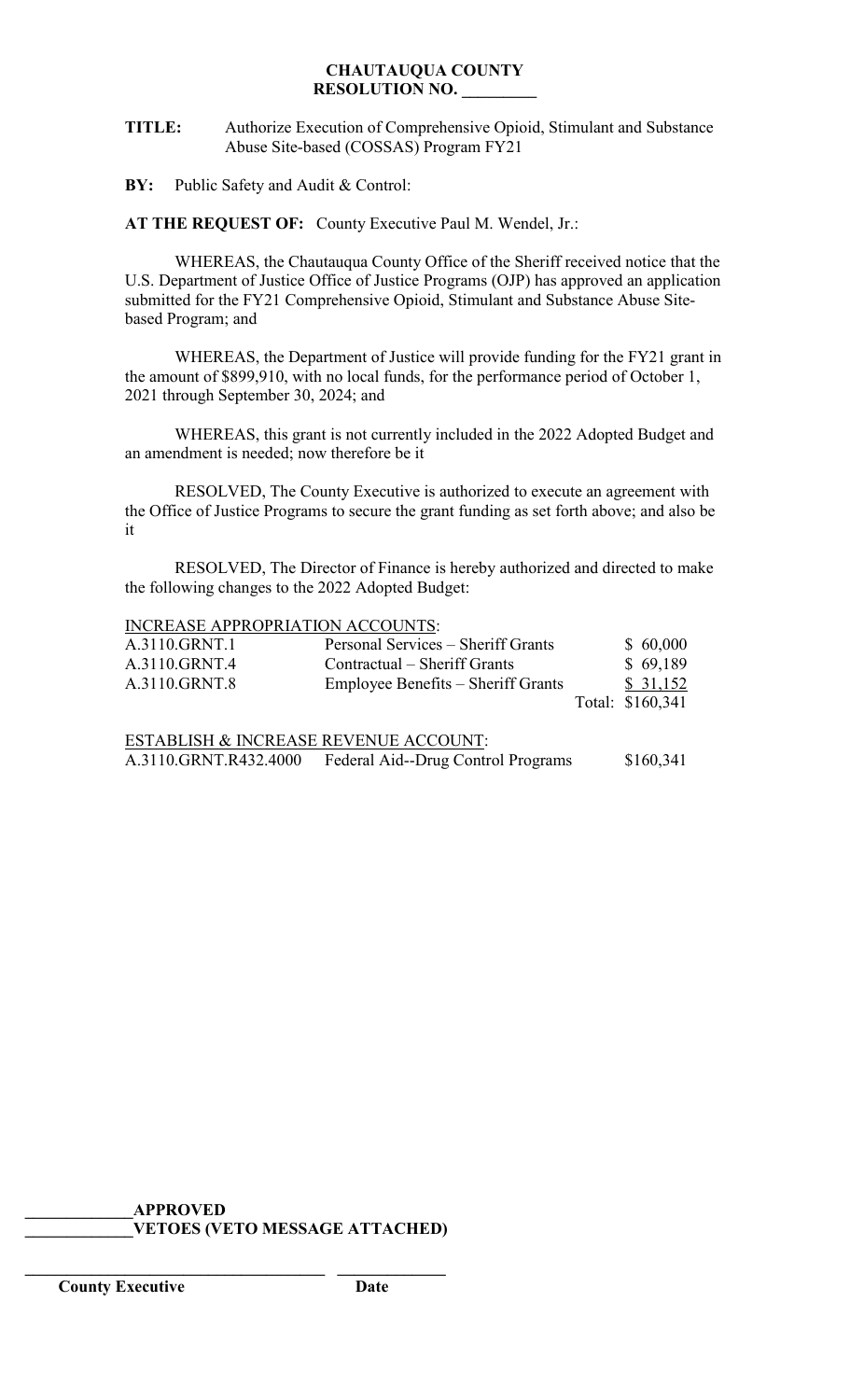**TITLE:** Amend 2022 Budget for Capital Projects

**BY:** Public Safety and Audit & Control:

**AT THE REQUEST OF:** County Executive Paul M. Wendel, Jr.:

WHEREAS, the County established a capital project for body cameras and data storage; and

WHEREAS, the project was proposed in the 2021-2026 capital planning process as a five-year project, with funding needs in each of five years, but the project is actually a one-year project with payments due in each of the five years from 2021-2025; and

WHEREAS, funding for one year of the project was included in the 2021 Adopted Budget but funding for the remaining four years has not been appropriated; and

WHEREAS, the actual cost of certain ARPA projects are less than anticipated; now therefore be it

RESOLVED, That the A Fund Balance is appropriated as follows:

| <b>INCREASE THE USE OF FUND BALANCE:</b> |                                            |           |
|------------------------------------------|--------------------------------------------|-----------|
| $A_{0}$ -----------878.0000              | Reserved Fund Balance--Reserve for Capital | \$245,753 |

; and be it further

RESOLVED, that the Director of Finance is hereby authorized and directed to make the following changes to the 2022 Adopted Capital Budget:

#### INCREASE CAPITAL REVENUE ACCOUNT:

| H.3110.06010.R503.1000 | Interfund Transfers – Interfund Transfer | \$276,601 |
|------------------------|------------------------------------------|-----------|
| A.9950.----.R403.9ARP  | Federal Aid—Oth Fed Aid ARPA Funds       | \$30,848  |
|                        | Total                                    | \$307,449 |
|                        |                                          |           |

## INCREASE CAPITAL APPROPRIATION ACCOUNT:

| H.3110.06010.4 | Contractual—Bodycam Repl & Data Stor (2021) \$276,601 |           |
|----------------|-------------------------------------------------------|-----------|
| $A.9950---9$   | Interfund Transfers—Transfer to Capital               | \$276,601 |
|                | Total                                                 | \$553,202 |

**\_\_\_\_\_\_\_\_\_\_\_\_\_APPROVED**

\_\_\_\_\_\_\_\_\_\_\_\_\_\_\_\_\_\_\_\_\_\_\_\_\_\_\_\_\_\_\_\_\_\_ \_\_\_\_\_\_\_\_\_\_\_\_\_\_

**\_\_\_\_\_\_\_\_\_\_\_\_\_VETOES (VETO MESSAGE ATTACHED)**